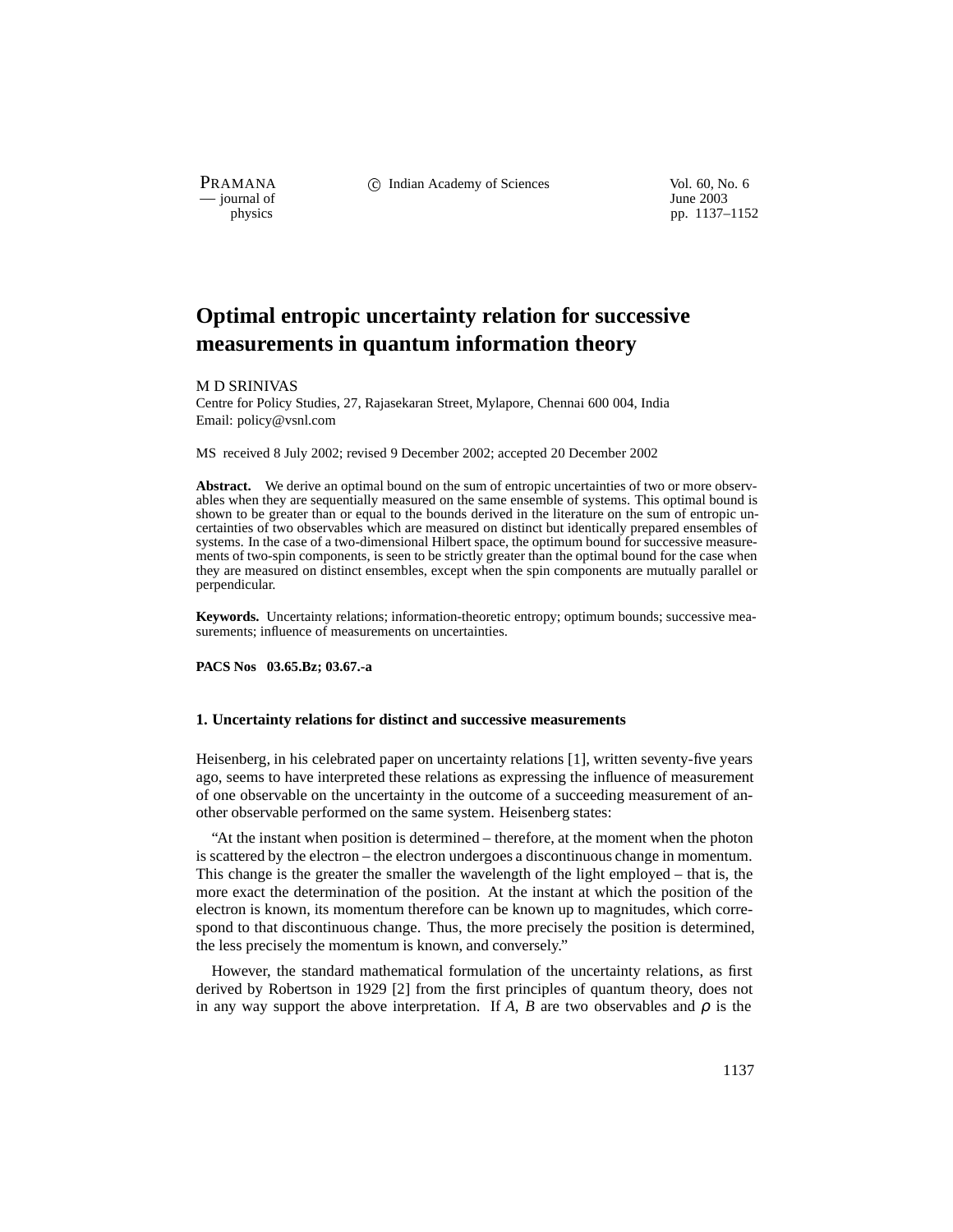density operator characterizing the state of the system, then the standard formulation of the uncertainty relation is given by the inequality

$$
(\Delta^{\rho}A)^2(\Delta^{\rho}B)^2 \ge \frac{1}{4}|\text{Tr}(\rho[A,B])|^2,\tag{1}
$$

where the variances  $({\Delta}^{\rho} A)^2$  and  $({\Delta}^{\rho} B)^2$  are given by

$$
(\Delta^{\rho} A)^2 = \text{Tr}(\rho A^2) - [\text{Tr}(\rho A)]^2,\tag{2a}
$$

$$
(\Delta^{\rho} B)^2 = \text{Tr}(\rho B^2) - [\text{Tr}(\rho B)]^2. \tag{2b}
$$

Since the variance  $({\Delta}^{\rho} A)^2$  of an observable *A* is non-negative and vanishes only when the state  $\rho$  is a mixture of eigenstates of  $A$  that are associated with the same eigenvalue, it is a reasonable measure of the uncertainty in the outcome of an *A*-measurement carried out on an ensemble of systems in state *ρ*. However,  $(Δ<sup>ρ</sup>A)<sup>2</sup>$  and  $(Δ<sup>ρ</sup>B)<sup>2</sup>$  as given by eqs (2a) and (2b) refer to uncertainties in the outcomes of *A* and *B* when they are measured on *distinct* though *identically prepared* ensembles of systems in state  $\rho$ . Thus the inequality (1) refers to a situation where the observables *A*, *B* are measured on distinct ensembles of systems and may hence be referred to as 'uncertainty relations for distinct measurements'.

The current understanding of uncertainty relations (1) is succinctly summarized in the recent treatise on quantum computation and quantum information by Nielsen and Chuang as follows [3] (we have altered the symbols appearing in the quotation so as to correspond to inequality (1) above; emphasis as in the original):

"You should be vary of a common misconception about the uncertainty principle, that measuring an observable *A* to some 'accuracy'  $\Delta^{\rho}A$  causes the value of *B* to be 'disturbed' by an amount  $\Delta^{\rho}B$  in such a way that some sort of inequality similar to (1) is satisfied. While it is true that measurements in quantum mechanics cause disturbance to the system being measured, this is most emphatically *not* the content of the uncertainty principle.

The correct interpretation of the uncertainty principle is that if we prepare a large number of quantum systems in identical states, ρ, and then perform measurements of *A* on some of those systems and of *B* on others, then the standard deviation  $\Delta^{\rho}A$  of the *A* results times the standard deviation  $\Delta^{\rho}B$  of the results for *B* will satisfy the inequality (1)."

In fact, the uncertainty relation (1) essentially expresses the limitations imposed by quantum theory on the preparation of ensembles of systems in identical states, as has been clearly explained in the recent monograph on the conceptual foundations of quantum theory by Home [4]:

"To test uncertainty relation (1), we require a repeatable state preparation procedure leading to an ensemble of identically prepared particles, all corresponding to the state being studied. Then on each such system we must measure one or the other of the two dynamical variables (either *A* or *B*). The statistical distributions of the measured results of *A* and *B* are characterized by variances satisfying (1). The significance of the uncertainty principle is stated as follows: It is impossible to prepare an ensemble of identical particles, all in the same state, such that the product of ...[variances] of any two noncommuting dynamical variables has a value less than the lower bound given by relation (1)."

In order to explore the influence of the measurement of one observable on the uncertainties in the outcomes of another, we have to formulate an 'uncertainty relation for successive measurements', which is different from (1). For this purpose, we have to consider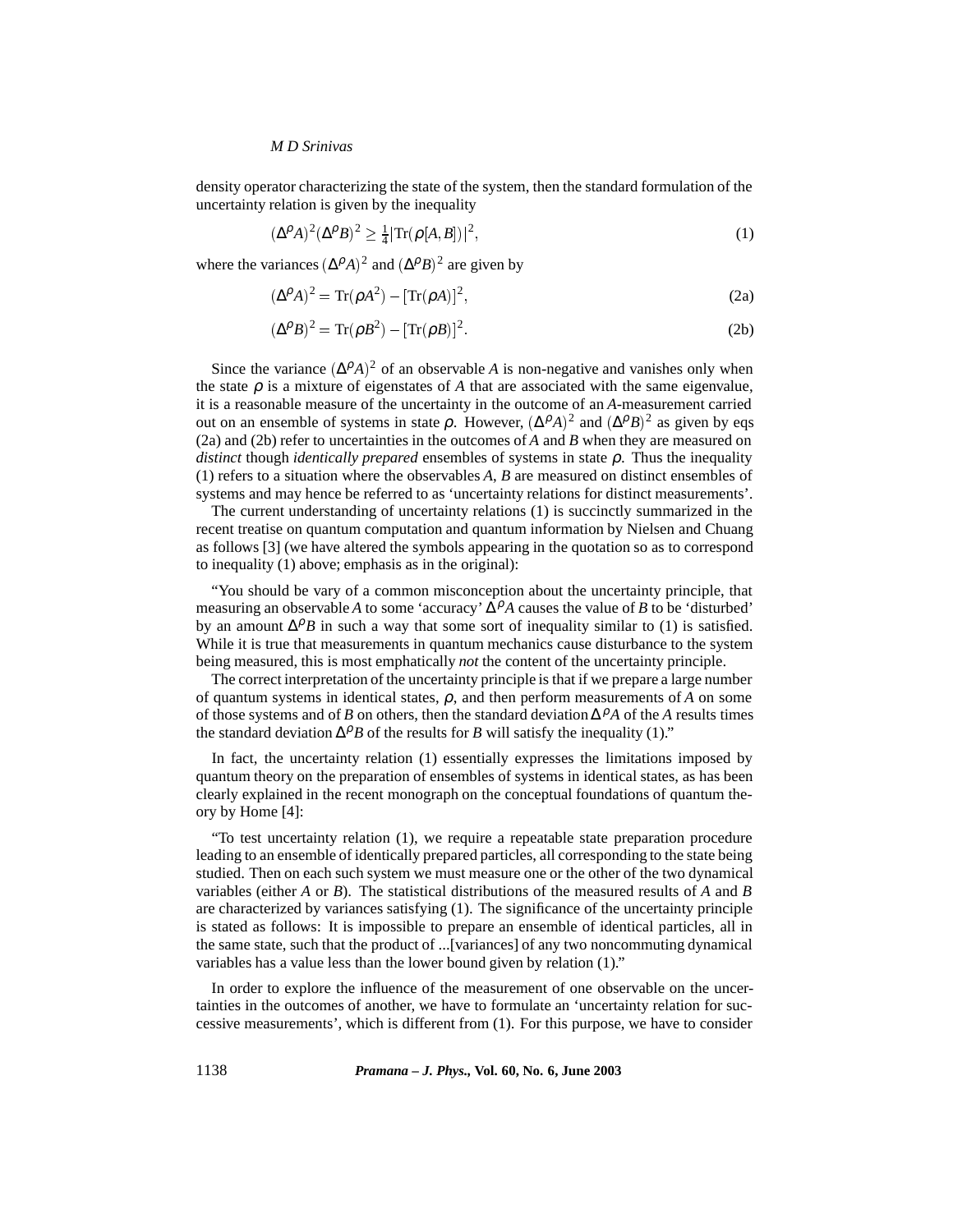the uncertainties in the outcomes of the *A* and *B* measurements, when they are performed sequentially on the same ensemble. If A and *B* are observables with purely discrete spectra with spectral resolution

$$
A = \sum_{i} a_i P^A(a_i) \tag{3a}
$$

$$
B = \sum_{j} b_j P^B(b_j),\tag{3b}
$$

then the joint probability  $Pr^{\rho}_{A,B}(a_i, b_j)$  that the outcomes  $a_i, b_j$  are realised in a sequential measurement of the observables *A*, *B*, is given by the well-known Wigner formula [5,6]:

$$
\Pr_{A,B}^{\rho}(a_i, b_j) = \text{Tr}[P^B(b_j)P^A(a_i)\rho P^A(a_i)P^B(b_j)].
$$
\n(4)

In the above, and in what follows, we adopt the Heisenberg picture of time evolution, where the observables carry the entire burden of time evolution in the absence of measurements. An uncertainty relation for successive measurements can easily be derived [7] by calculating the variances  $\Delta_{A,B}^{\rho}(A)$  and  $\Delta_{A,B}^{\rho}(B)$ , which correspond to the uncertainties in the outcomes of these observables when they are measured sequentially, by employing the joint probability (4):

$$
\Delta_{A,B}^{\rho}(A)^2 \Delta_{A,B}^{\rho}(B)^2 \ge |\operatorname{Tr}[\rho A \varepsilon(B)] - \operatorname{Tr}[\rho A] \operatorname{Tr}[\rho \varepsilon(B)]|^2,\tag{5}
$$

where

$$
\varepsilon(B) = \sum_{i} P^{A}(a_{i}) BP^{A}(a_{i}).
$$
\n(6)

In a seminal paper, Deutsch [8] pointed out that, except in the case of canonically conjugate variables, inequality (1) does not adequately express the quantum uncertainty principle. The RHS of (1) crucially depends on the state  $\rho$  of the system except in the case of canonically conjugate observables. In order to get a nontrivial lower bound on the uncertainty in the outcome of *B* given the uncertainty in the outcome of *A*, we need to take the infimum of RHS of (1) over all states  $\rho$ , and this invariably vanishes whenever *A* or *B* has a single discrete eigenvalue. Therefore inequality (1) does not give any nontrivial lower bound on the uncertainties in most physical situations involving angular momenta, spin or finite-level systems. The variance form of the uncertainty relation for successive measurements (5) is even more ineffective, for the infimum of RHS of (5) identically vanishes as the operators *A* and  $\varepsilon(B)$  always commute.

Deutsch argued that, in order to have a meaningful formulation of the uncertainty principle, we should have a nontrivial lower bound on the product/sum of the uncertainties of two observables, which, unlike as in (1), is independent of the state and vanishes essentially only when the two observables have a common eigenvector. He also showed that it is possible to formulate such an uncertainty relation by making use of the information-theoretic entropy, instead of variance, as the measure of uncertainty.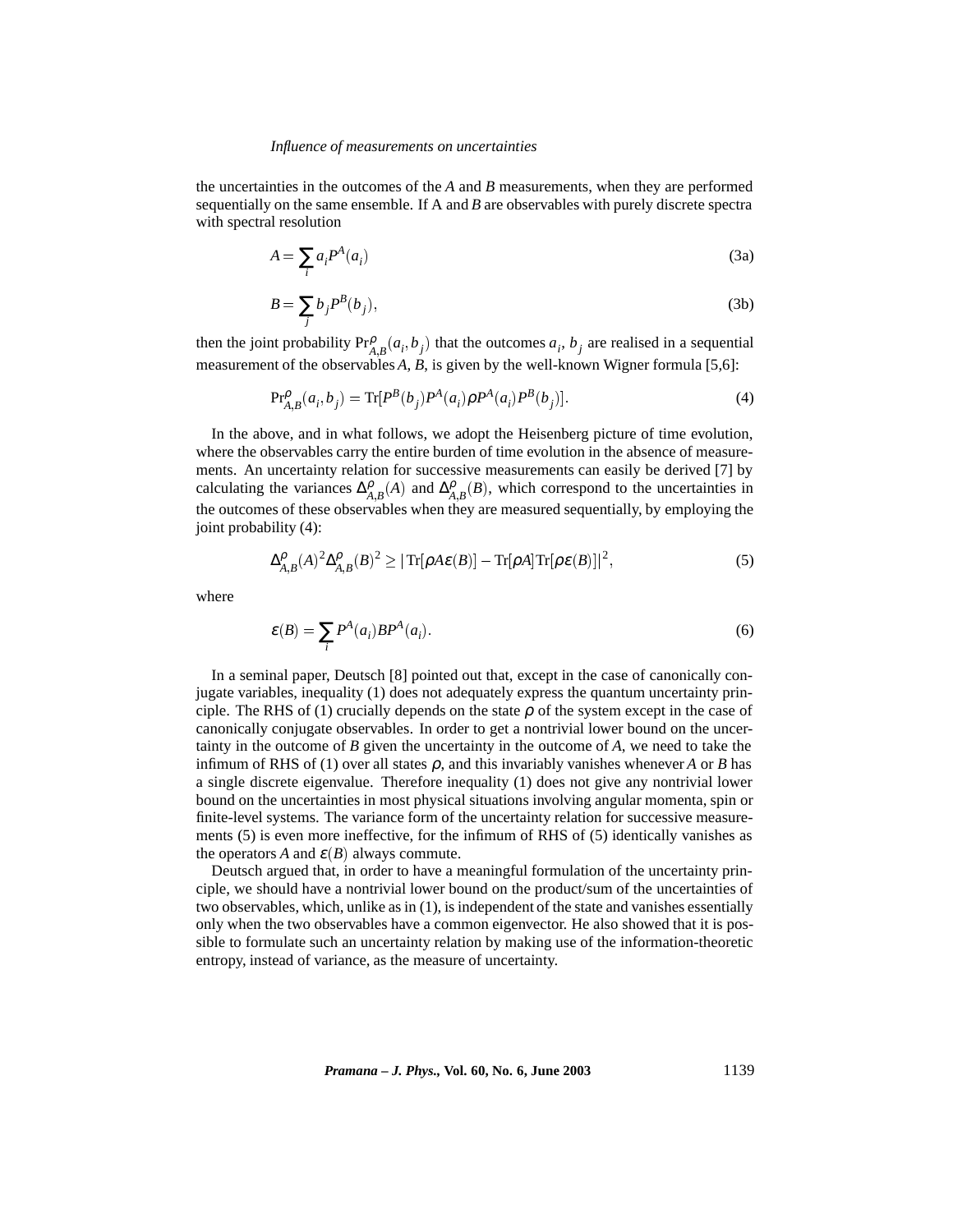## **2. Entropic uncertainty relations for distinct measurements**

For a classical discrete random variable *X* which takes on *n* different values with associated probabilities  $\{p_i\}$ , the information-theoretic entropy given by

$$
S(X) = -\sum_{i} p_i \log(p_i),\tag{7}
$$

is a good measure of the uncertainty, or spread in the probability distribution. In (7) we assume that  $0\log(0) = 0$  always. Since,  $0 \le p_i \le 1$  and  $\sum p_i = 1$ , we have

$$
0 \le S(X) \le \log(n). \tag{8}
$$

The lower bound in (8) is attained when all the  $p_i$  vanish except for some  $p_k$ ,  $1 \leq k \leq n$ ; the upper bound is attained when all the  $p_i$  are equal to  $1/n$ .

The above definition can be extended to cases where the number of outcomes is not finite and also to the case when  $X$  is a continuous random quantity with probability density  $p(x)$ . In the latter case the information-theoretic entropy is usually defined as follows [9]:

$$
S(X) = -\int p(x) \log p(x) dx.
$$
 (9)

Apart from the fact that  $S(X)$  as defined above is not non-negative, it is also not physically meaningful as it has inadmissible physical dimensions. While the discrete probabilities  $\{p_i\}$  and the corresponding entropy (7) are mere dimensionless numbers, the probability density  $p(x)$  has dimension  $(1/D)$ , where *D* is the physical dimension of the random quantity *X*, and hence  $S(X)$  as defined by eq. (9) has inadmissible physical dimension  $log(D)$ . Therefore it has been suggested [10] that for continuous variables we should employ, instead of  $S(X)$ , its exponential  $E(X)$  given by

$$
E(X) = \exp\left[-\int p(x)\log p(x)dx\right].
$$
 (10)

The exponential entropy (10) has a physically meaningful dimension *D*, the same as the random quantity *X*. It is a monotonic function of  $S(X)$  and is also non-negative.

It may be of interest to note that the first entropic uncertainty relation in quantum theory was derived much before the work of Deutsch, and it was formulated for continuous observables, position and momentum. An entropic uncertainty relation for position and momentum was conjectured by Everett in his famous thesis [11] in 1957 and by Hirschman [12] the same year. It was proved in 1975 by Beckner [13] and Bialynicki-Birula and Mycielski [14]. If  $\psi(x)$  is the wave function of a particle in one-dimension, and  $\varphi(p)$ the corresponding momentum space wave function, then the entropic uncertainty relation obtained by these authors may be expressed in the form

$$
-\int |\psi(x)|^2 \log |\psi(x)|^2 dx - \int |\varphi(p)|^2 \log |\varphi(p)|^2 dp \ge \log(\pi \hbar e), \tag{11}
$$

where  $e$  is the base of natural logarithms. Clearly, both the LHS and RHS in (11) have inadmissible physical dimensions. However, this can be corrected by re-expressing the above relation in terms of the exponential entropies as follows: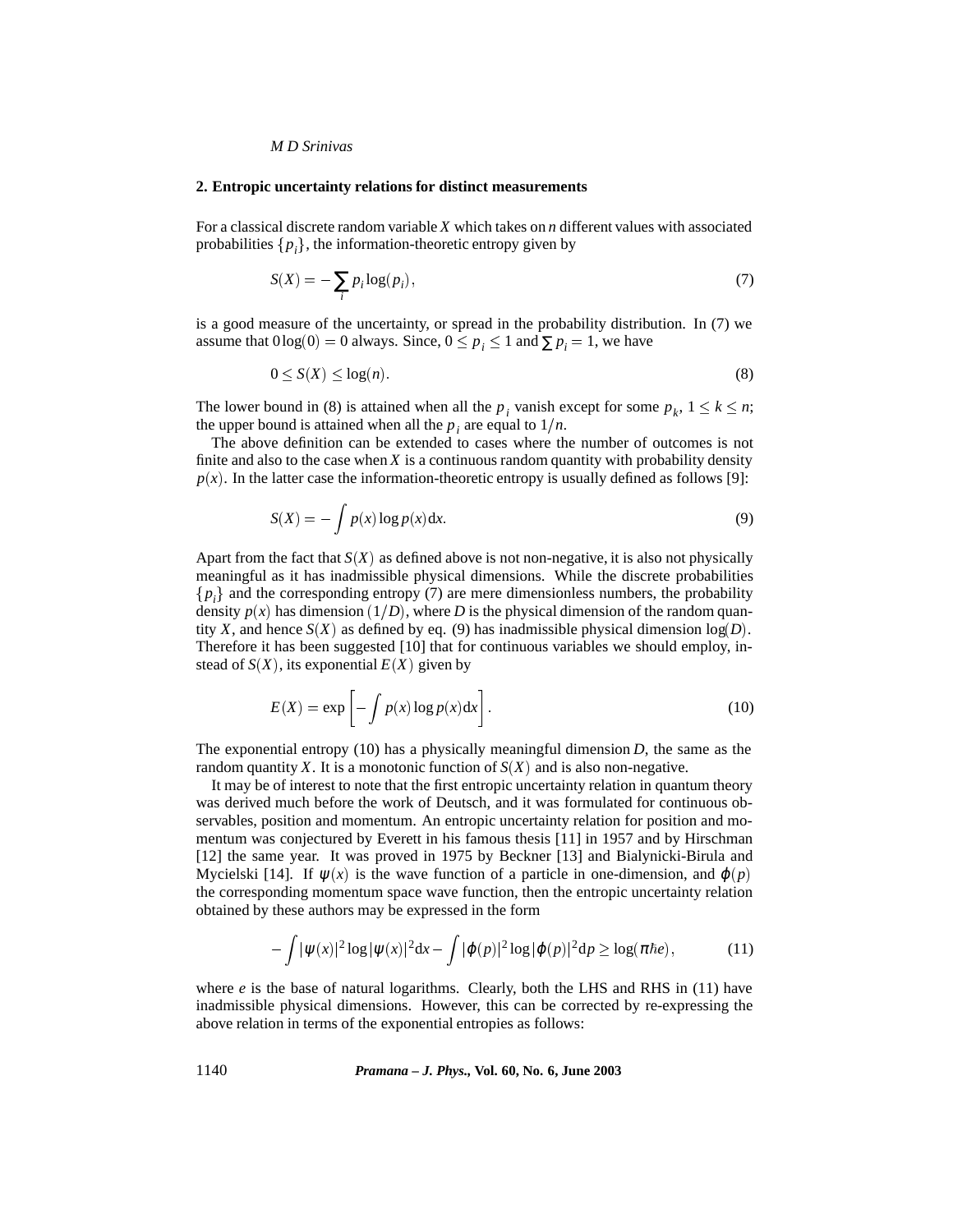$$
E^{\rho}(Q)E^{\rho}(P) \ge \pi \hbar e. \tag{12}
$$

The inequality (12) is the appropriate entropic uncertainty relation for position and momentum, in fact for any pair of canonically conjugate observables, and it can also be shown to be stronger than the well-known variance form for the uncertainty relation for such observables.

We now turn to the recent work on the entropic uncertainty relations for observables with purely discrete spectra following the work of Deutsch. Let us consider two observables *A*, *B*, with purely discrete spectra and spectral resolution as given by (3a), (3b). Then the entropic uncertainties of *A* and *B* as measured in distinct but identically prepared ensembles in state  $\rho$ , are given by

$$
S^{\rho}(A) = -\sum_{i} \text{Tr}[\rho P^{A}(a_{i})] \log \text{Tr}[\rho P^{A}(a_{i})], \qquad (13a)
$$

$$
S^{\rho}(B) = -\sum_{j} \text{Tr}[\rho P^{B}(b_{j})] \log \text{Tr}[\rho P^{B}(b_{j})]. \qquad (13b)
$$

It can easily be seen that the entropic uncertainty  $S^{\rho}(A)$  (as well as  $S^{\rho}(B)$ ) is non-zero and vanishes only when the state  $\rho$  is a mixture of eigenstates of *A* (correspondingly *B*) that are associated with the same eigenvalue. Now the optimum uncertainty relation for distinct measurements is of the form

$$
S^{\rho}(A) + S^{\rho}(B) \ge \Lambda_{\mathcal{D}}(A, B),\tag{14}
$$

where

$$
\Lambda_{\mathcal{D}}(A,B) = \inf_{\rho} \left[ S^{\rho}(A) + S^{\rho}(B) \right] \tag{15}
$$

is the optimum lower bound. So far, it has not been possible to obtain a constructive expression for  $\Lambda_{\text{D}}(A, B)$  in the general case; but sharper and sharper lower bounds have been obtained and of course all of them imply that  $\Lambda_D(A, B)$  vanishes essentially only when *A*, *B* have a common eigenvector.

The first lower bound on  $\Lambda_{\text{D}}(A, B)$  was obtained nearly 20 years ago by Deutsch [8] for the case when  $A$ ,  $B$  have totally non-degenerate spectra. Then  $(3a)$ ,  $(3b)$  reduce to

$$
A = \sum_{i} a_i |a_i\rangle\langle a_i|,\tag{16a}
$$

$$
B = \sum_{j} b_j |b_j\rangle\langle b_j|.\tag{16b}
$$

For such observables, Deutsch showed that

$$
\Lambda_{\mathcal{D}}(A,B) \ge 2\log\left[2\bigg/\left(1+\sup_{i,j}|\langle a_i|b_j\rangle|\right)\right].\tag{17}
$$

Clearly the RHS in (17) is non-negative and vanishes only when

$$
\sup_{i,j} |\langle a_i | b_j \rangle| = 1,\tag{18}
$$

*Pramana – J. Phys.,* **Vol. 60, No. 6, June 2003** 1141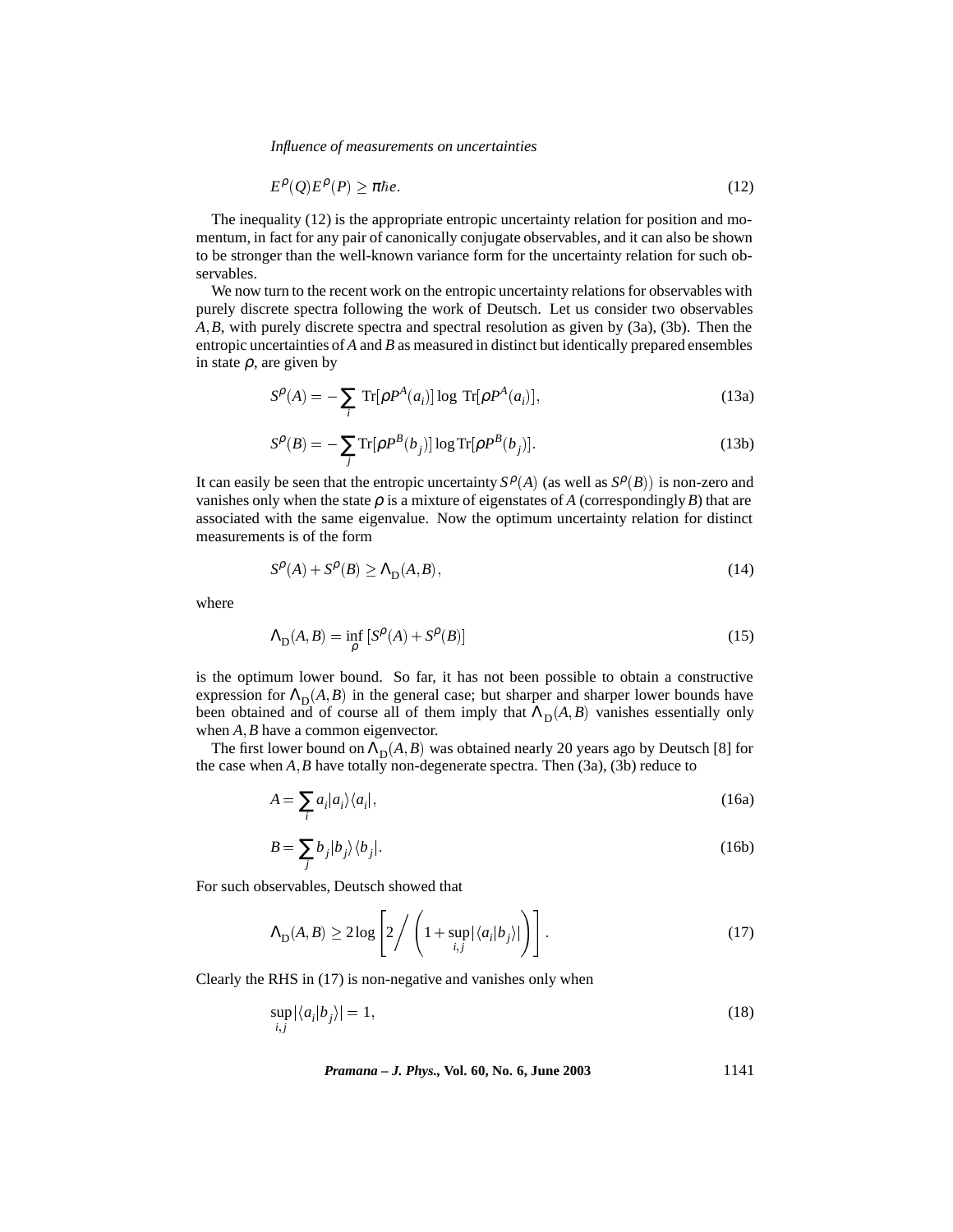which happens only when *A*, *B* have a common eigenstate or have eigenstates arbitrarily close to each other. Deutsch inequality (17) was soon generalized to the case when the spectra of *A*, *B* have degeneracies also, by Partovi [15], who showed that

$$
\Lambda_{\mathcal{D}}(A,B) \ge 2\log\left[2\Big/\sup_{i,j} \|P^A(a_i) + P^B(b_j)\|\right],
$$
\n(19)

where the symbol  $\|$  | stands for the operator norm. Partovi's inequality (19) reduces to Deutsch's inequality (17) when *A*, *B* have totally non-degenerate spectra.

It was Kraus [16], who pointed out that the inequalities (17) and (19) are not optimal. Based on explicit calculations for 2, 3 and 4-dimensional examples, he conjectured that a much stronger inequality holds in finite-dimensions for the case of the so-called 'complementary observables'. Two observables, *A*, *B* with totally non-degenerate spectra are said to be complementary, if their eigenvectors satisfy

$$
|\langle a_i | b_j \rangle| = 1/\sqrt{n},\tag{20}
$$

for all  $1 \le i, j \le n$ , where *n* is the dimension of the Hilbert space. Kraus' conjecture was that such complementary observables obey the optimal uncertainty relation

$$
S^{\rho}(A) + S^{\rho}(B) \ge \Lambda_{\mathcal{D}}(A, B) = \log(n). \tag{21}
$$

Kraus' conjecture was proved by Maassen and Uffink [17], who obtained the following lower bound on the sum of entropic uncertainties for any two observables with nondegenerate spectra in a finite-dimensional Hilbert space:

$$
\Lambda_{\mathcal{D}}(A,B) \ge \log \left[ 1 / \max_{i,j} |\langle a_i | b_j \rangle|^2 \right].
$$
\n(22)

For the case of complementary observables, which satisfy (20), Maassen–Uffink bound (22) reduces to the form (21) conjectured by Kraus.

Recently Krishna and Parthasarathy [18] have generalized the result of Maassen and Uffink to obtain the following result, which is valid for any pair of observables in a finitedimensional Hilbert space:

$$
\Lambda_{\mathcal{D}}(A,B) \ge \log \left[ 1 / \max_{i,j} \| P^A(a_i) P^B(b_j) \|^2 \right].
$$
 (23)

Clearly, Krishna–Parthasarathy bound (23) reduces to the Maassen–Uffink (and Kraus) bound (22) when the observables*A*, *B* have non-degenerate spectra. Following the remarks made by Maassen and Uffink [17], it seems possible to extend the inequalities (22), (23) (by replacing 'max' with 'sup'), so as to be applicable also to the case when the Hilbert space is infinite dimensional, as long as we restrict ourselves to observables with purely discrete spectra. Also, since

$$
\| P^A(a_i) P^B(b_j) \|^2 = \| P^A(a_i) P^B(b_j) P^A(a_i) \|\leq \frac{1}{4} \| P^A(a_i) + P^B(b_j) \|^2, \tag{24}
$$

the Krishna–Parthasarathy bound (23) is stronger than the Partovi bound (19) and is thus the sharpest available bound on the sum of entropic uncertainties of two observables in the case of distinct measurements.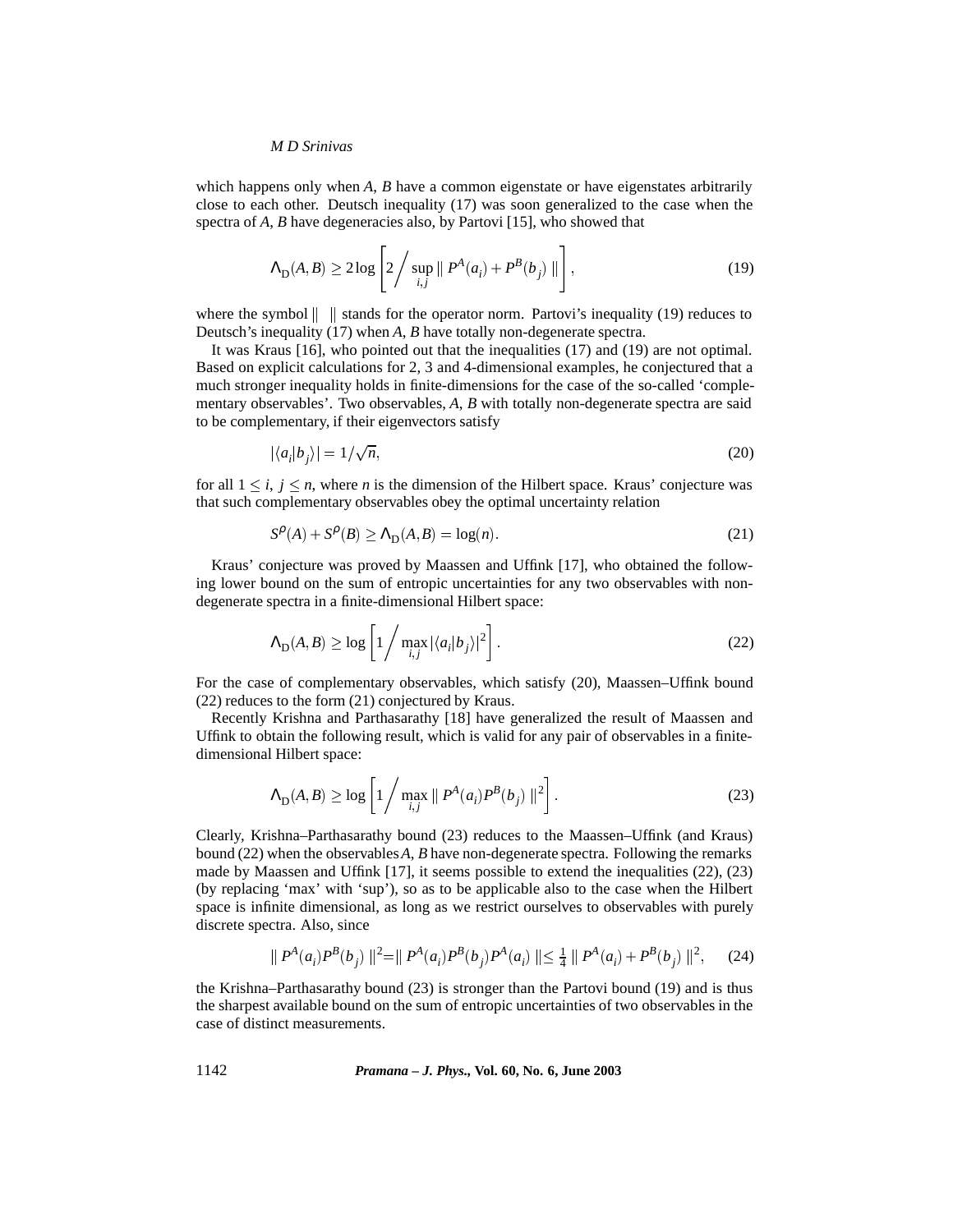However, Garrett and Gull [19] showed in 1990 that the Maassen–Uffink bound (22) is not optimal in the case of a two-dimensional Hilbert space when the two observables *A*; *B*, are not commuting or complementary. Recently Sanchez-Ruiz [20] has shown that the bound obtained by Garrett and Gull is indeed the optimal entropic uncertainty bound in two-dimensional Hilbert space for distinct measurements. We shall consider this bound in  $§4$ .

## **3. Optimal entropic uncertainty relation for successive measurements**

All the uncertainty relations discussed in  $\S2$ , refer to a situation where the observables *A*, *B* are measured on two distinct but identically prepared ensembles of systems in state  $\rho$ . We shall now consider a situation where the observables *A*; *B* are measured sequentially on the same ensemble of systems in state  $\rho$ . Then the joint probability  $Pr^{\rho}_{A,B}(a_i, b_j)$  that the outcomes are  $a_i$ ,  $b_j$  respectively, is given by the Wigner formula (4); and the probabilities  $\Pr^{\rho}_{A,B}(a_i)$ ,  $\Pr^{\rho}_{A,B}(b_j)$  for obtaining different outcomes in the *A* and *B* measurements, are the marginals of the above joint probability and are given by

$$
\Pr_{A,B}^{\rho}(a_i) = \text{Tr}[\rho P^A(a_i)],\tag{25a}
$$

$$
\Pr_{A,B}^{\rho}(b_j) = \text{Tr}\left[\sum_i (P^A(a_i)\rho P^A(a_i))P^B(b_j)\right] = \text{Tr}[\varepsilon(\rho)P^B(b_j)],\tag{25b}
$$

where, as in (6),  $\varepsilon(\rho)$  is given by

$$
\varepsilon(\rho) = \sum_{i} P^{A}(a_{i}) \rho P^{A}(a_{i}).
$$
\n(26)

Here, we may note the important feature of quantum theory that, unless  $\varepsilon(\rho) = \rho$ , we have

$$
\Pr_{A,B}^{\rho}(b_j) \neq \text{Tr}[\rho P^B(b_j)].\tag{27}
$$

Equation (27) shows that the probability (25b) that the outcome  $b_j$  is realised in a *B*measurement, when an ensemble of systems prepared in state  $\rho$  is subjected to the sequence of measurements *A*, *B*, is different from the probability  $\text{Tr}[\rho P^{B}(b_i)]$  that the same outcome is realised when there is no intervening measurement of observable*A* prior to the measurement of *B*. This important feature of quantum theory has been referred to as the 'quantum interference of probabilities' by de Broglie [21] (see also [6,22]) and clearly expresses how a prior measurement influences the probability distributions of the outcomes of later measurements.

The uncertainties in the outcomes of *A* and *B*, in a sequential measurement, are given by the information-theoretic entropies associated with the probability distributions (25a) and (25b)

$$
S_{A,B}^{\rho}(A) = -\sum_{i} \Pr_{A,B}^{\rho}(a_i) \log \Pr_{A,B}^{\rho}(a_i), \qquad (28a)
$$

$$
S_{A,B}^{\rho}(B) = -\sum_{j} \Pr_{A,B}^{\rho}(b_j) \log \Pr_{A,B}^{\rho}(b_j).
$$
 (28b)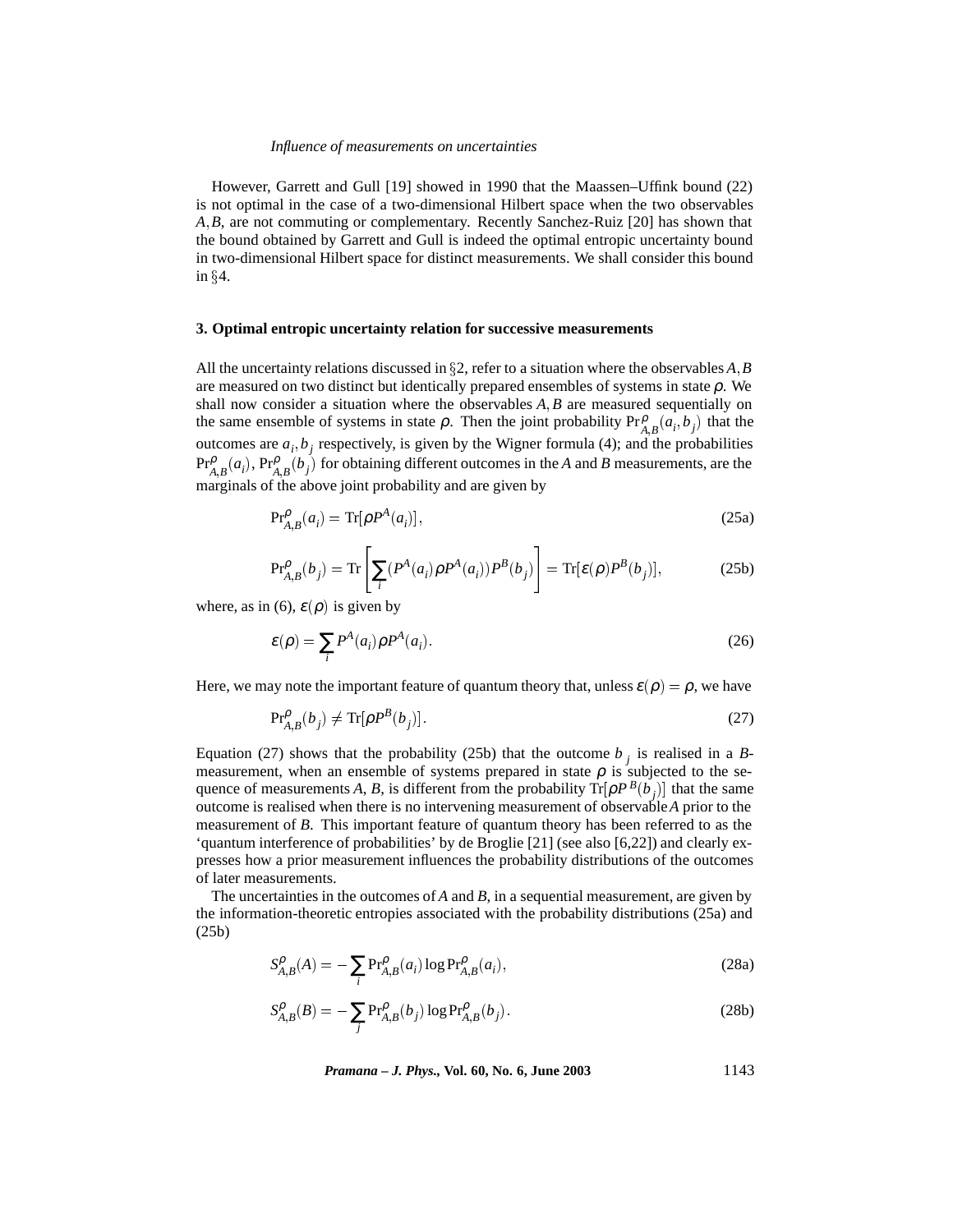We have the standard properties of the eigenprojectors of the observable*A*,

$$
P^A(a_i)P^A(a_j) = \delta_{ij}P^A(a_i),\tag{29a}
$$

$$
\sum_{i} P^{A}(a_{i}) = I \tag{29b}
$$

we can show the following:

$$
S_{A,B}^{\rho}(A) = S^{\rho}(A) = S^{\varepsilon(\rho)}(A),\tag{30a}
$$

$$
S_{A,B}^{\rho}(B) = S^{\varepsilon(\rho)}(B),\tag{30b}
$$

where  $\varepsilon(\rho)$  is given by (26). From (30b) it follows that the entropies  $S^{\rho}_{A,B}(B)$  and  $S^{\rho}(B)$ are in general different unless  $\varepsilon(\rho) = \rho$ , which happens only when  $\rho$  commutes with all the eigenprojectors of *A*.

The optimal uncertainty relation for successive measurements can be expressed in the form

$$
S_{A,B}^{\rho}(A) + S_{A,B}^{\rho}(B) \ge \Lambda_S(A,B),\tag{31}
$$

where the optimum bound is given by

$$
\Lambda_{S}(A,B) = \inf_{\rho} [S_{A,B}^{\rho}(A) + S_{A,B}^{\rho}(B)].
$$
\n(32)

From (30a) and (30b), we obtain

$$
\Lambda_S(A,B) = \inf_{\varepsilon(\rho)} \left[ S^{\varepsilon(\rho)}(A) + S^{\varepsilon(\rho)}(B) \right].
$$
\n(33)

The map,  $\rho \rightarrow \varepsilon(\rho)$ , given by (26) maps the class of all density operators into a proper subset of itself, namely the set of all those density operators which commute with all the eigenprojectors  $\{P^A(a_i)\}\$  of *A* (see for instance ([6], chapter 7)). These are precisely those density operators, which are expressible as mixtures of eigenstates of *A*. Thus the infimum on the RHS of (33) is over a much smaller class of density operators (namely those of the form  $\varepsilon(\rho)$ ) than the set of all density operators which occurs in the RHS of (15). Thus, we are led to the inequality

$$
\Lambda_{\mathcal{S}}(A,B) \ge \Lambda_{\mathcal{D}}(A,B),\tag{34}
$$

which shows that the optimal bound on the sum of uncertainties for successive measurements of two observables is always greater than or equal to the optimal bound for sum of uncertainties when the same observables are measured on distinct ensemble of systems. While there is no general constructive expression for the latter, we shall show that the optimal bound  $\Lambda_S(A, B)$  can be expressed in terms of the eigenstates of the observables A, B, when they have totally non-degenerate spectra.

A lower bound on  $\Lambda_S(A, B)$  was obtained some time ago [10] making use of the joint entropy  $S_{A,B}^{\rho}(A,B)$ , defined in terms of the joint probabilities (4):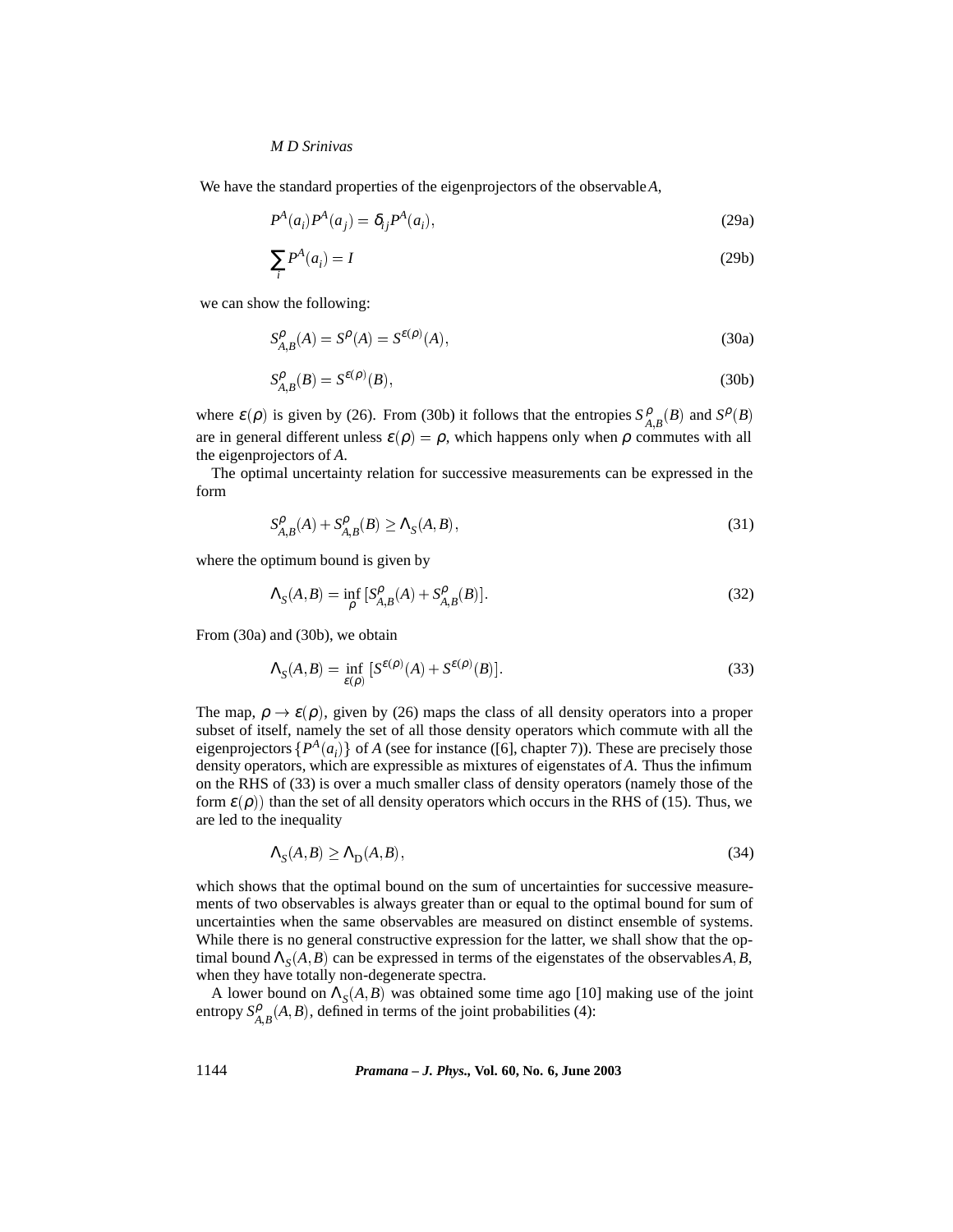$$
S_{A,B}^{\rho}(A,B) = -\sum_{i,j} \Pr_{A,B}^{\rho}(a_i, b_j) \log \Pr_{A,B}^{\rho}(a_i, b_j).
$$
 (35)

Since the probabilities  $Pr^{\rho}_{A,B}(a_i)$  and  $Pr^{\rho}_{A,B}(b_j)$ , given by (25a), (25b), are marginals of the joint probability (4), we have the sub-additivity inequality:

$$
S_{A,B}^{\rho}(A) + S_{A,B}^{\rho}(B) \ge S_{A,B}^{\rho}(A,B). \tag{36}
$$

Incidentally, we also have the inequalities,

$$
S_{A,B}^{\rho}(A,B) \ge S_{A,B}^{\rho}(A) = S^{\rho}(A),\tag{37a}
$$

$$
S_{A,B}^{\rho}(A,B) \ge S_{A,B}^{\rho}(B),\tag{37b}
$$

which, along with (36), can be used to define conditional entropies and mutual information, for sequential measurements of two observables in quantum theory.

Now, from equations (35) and (4) which define the joint entropy and the joint probabilities, we can easily obtain the inequality

$$
S_{A,B}^{\rho}(A,B) \ge \log \left[ 1 / \sup_{i,j} \| P^A(a_i) P^B(b_j) P^A(a_i) \| \right].
$$
 (38)

From (36) and (38), we obtain the uncertainty relation

$$
S_{A,B}^{\rho}(A) + S_{A,B}^{\rho}(B) \ge \log \left[ 1 / \sup_{i,j} \| P^A(a_i) P^B(b_j) P^A(a_i) \| \right],
$$
 (39)

where the RHS is the same as the Krishna–Parthasarathy bound on the sum of uncertainties for distinct measurements.

We can obtain a much stronger bound than  $(39)$  for the sum of uncertainties for successive measurements. Our result on the optimal uncertainty bound for successive measurements is contained in the following Theorem 1.

**Theorem 1.** *The optimal bound*  $\Lambda_S(A, B)$  *on the sum of entropic uncertainties of two observables A*; *B*; *with purely discrete spectra*; *when they are measured sequentially on the same ensemble of systems*; *is given by*

$$
\Lambda_{S}(A,B) = \inf_{i} \inf_{P^{A}(a_{i})|\psi\rangle = |\psi\rangle} - \sum_{j} \langle \psi|P^{B}(b_{j})|\psi\rangle \log \langle \psi|P^{B}(b_{j})|\psi\rangle, \tag{40a}
$$

*where the states*  $|\psi\rangle$  *are assumed to be normalized. When the observable A has totally non-degenerate spectrum* ; *eq.* (40a) *reduces to*

$$
\Lambda_{S}(A,B) = \inf_{i} - \sum_{j} \langle a_{i} | P^{B}(b_{j}) | a_{i} \rangle \log \langle a_{i} | P^{B}(b_{j}) | a_{i} \rangle. \tag{40b}
$$

*When both A and B have totally non-degenerate spectra* ; *the optimal lower bound further reduces to*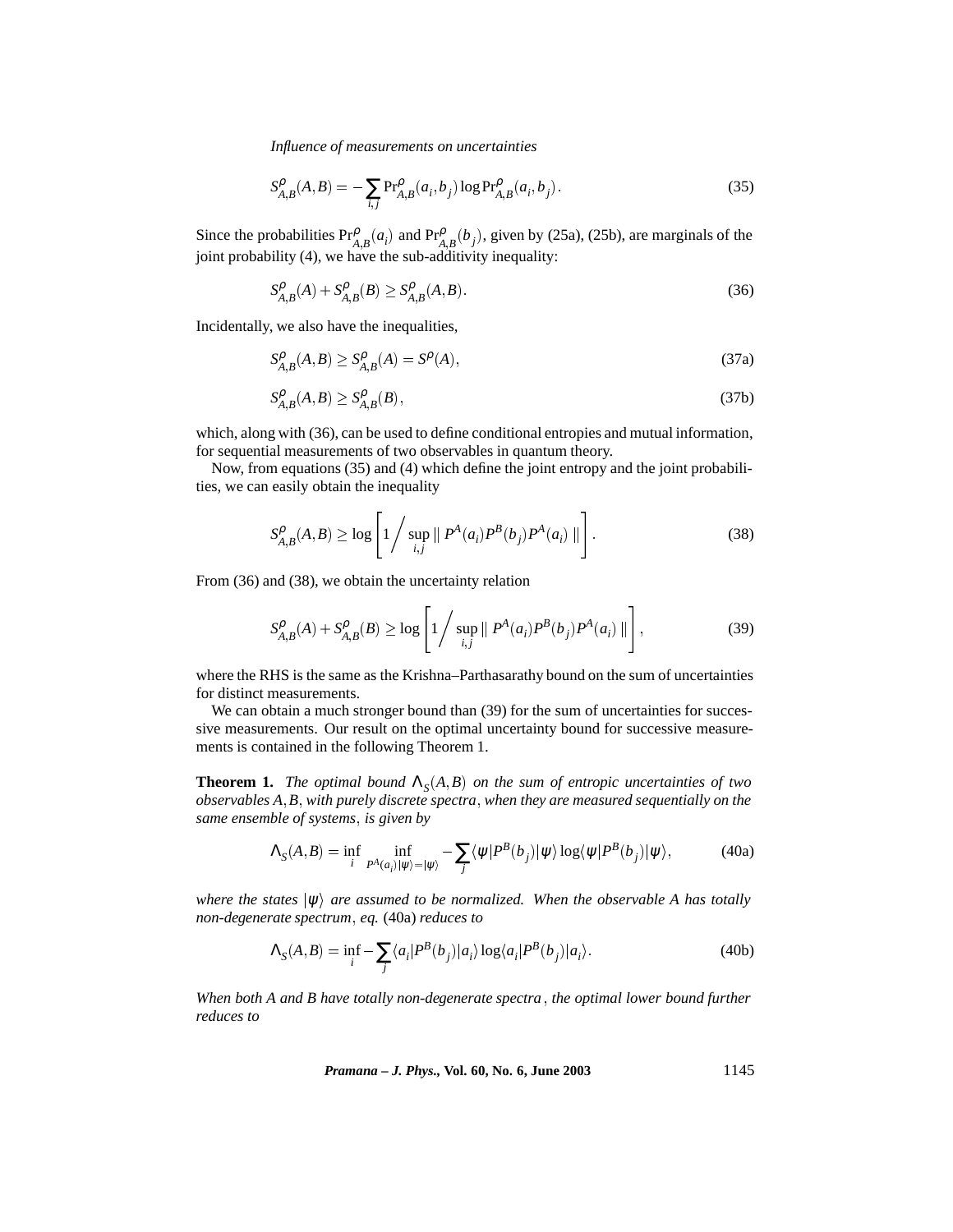$$
\Lambda_S(A, B) = \inf_i - \sum_j |\langle a_i | b_j \rangle|^2 \log |\langle a_i | b_j \rangle|^2.
$$
\n(40c)

*Proof.* We start with the expression for the optimum bound  $\Lambda_{\rm s}(A,B)$ , given by (33), where the infimum is to be taken only over states of the form  $\varepsilon(\rho)$ , given by (26). Since the entropies  $S^{\varepsilon(\rho)}(A)$  and  $S^{\varepsilon(\rho)}(B)$ , are concave functions of  $\rho$ , we need to take the infimum in (33) only over pure states which occur in the decomposition of  $\varepsilon(\rho)$ . Since, as we have already noted, states of the form  $\varepsilon(\rho)$  are mixtures of eigenstates of A, we need to take infimum in (33) only over the eigenstates of *A*. In each eigenstate  $|\psi\rangle$  of *A*, the entropy  $S^{|\psi\rangle}(A)$  vanishes and therefore eq. (33) reduces to

$$
\Lambda_S(A,B) = \inf_i \inf_{P^A(a_i)|\psi\rangle = |\psi\rangle} S_{A,B}^{|\psi\rangle}(B). \tag{41}
$$

Now, if we employ (28b) for the entropy  $S_{A,B}^{|\psi\rangle}(B)$  in eq. (41), we are immediately led to (40a) for the optimal bound. Equations (40b) and (40c) are direct consequences of (40a) when the spectra of *A* and *B* turn out to be totally non-degenerate. This completes the proof of Theorem 1.

From (40c) it follows that for observables with non-degenerate spectra

$$
\Lambda_S(A,B) \ge \log \left[ 1 / \sup_{i,j} |\langle a_i | b_j \rangle|^2 \right]. \tag{42}
$$

The fact that the optimal uncertainty bound for successive measurements is greater than the Maassen–Uffink bound for distinct measurements could have anyway been inferred from eqs (34) and (22).

The bound appearing on the RHS of (40c), for the sum of uncertainties in successive measurements, has also been obtained in a recent investigation by Cerf and Adami [23]. They have also noted the important fact that this bound is greater than the Maassen–Uffink bound for distinct measurements. Our derivation above shows that the RHS of (40c) actually gives the optimal bound on the sum of uncertainties in the outcomes of successive measurements of observables with totally non-degenerate spectra.

From the above derivation it also follows that  $S_{A,B}^{\rho}(A) + S_{A,B}^{\rho}(B)$  attains its infimum in eigenstates of observable *A*, states in which  $S_{A,B}^{\rho}(A)$  vanishes. Therefore, the optimal lower bound of  $S_{A,B}^{\rho}(A) + S_{A,B}^{\rho}(B)$  is also the optimal lower bound of  $S_{A,B}^{\rho}(B)$ , or equivalently,

$$
S_{A,B}^{\rho}(B) \ge \Lambda_S(A,B). \tag{43}
$$

In particular, when *A*, *B* have totally non-degenerate spectra,

$$
S_{A,B}^{\rho}(B) \ge \inf_{i} -\sum_{j} |\langle a_i | b_j \rangle|^2 \log |\langle a_i | b_j \rangle|^2. \tag{43a}
$$

When the RHS of  $(43)$  is non-zero, which invariably happens when  $A, B$  do not have a common eigenvector, the inequality (43) gives a non-trivial lower bound on the uncertainty in the outcome of *B*-measurement, which arises essentially because the ensemble of systems prepared in state  $\rho$ , has been first subjected to an *A*-measurement. Had there been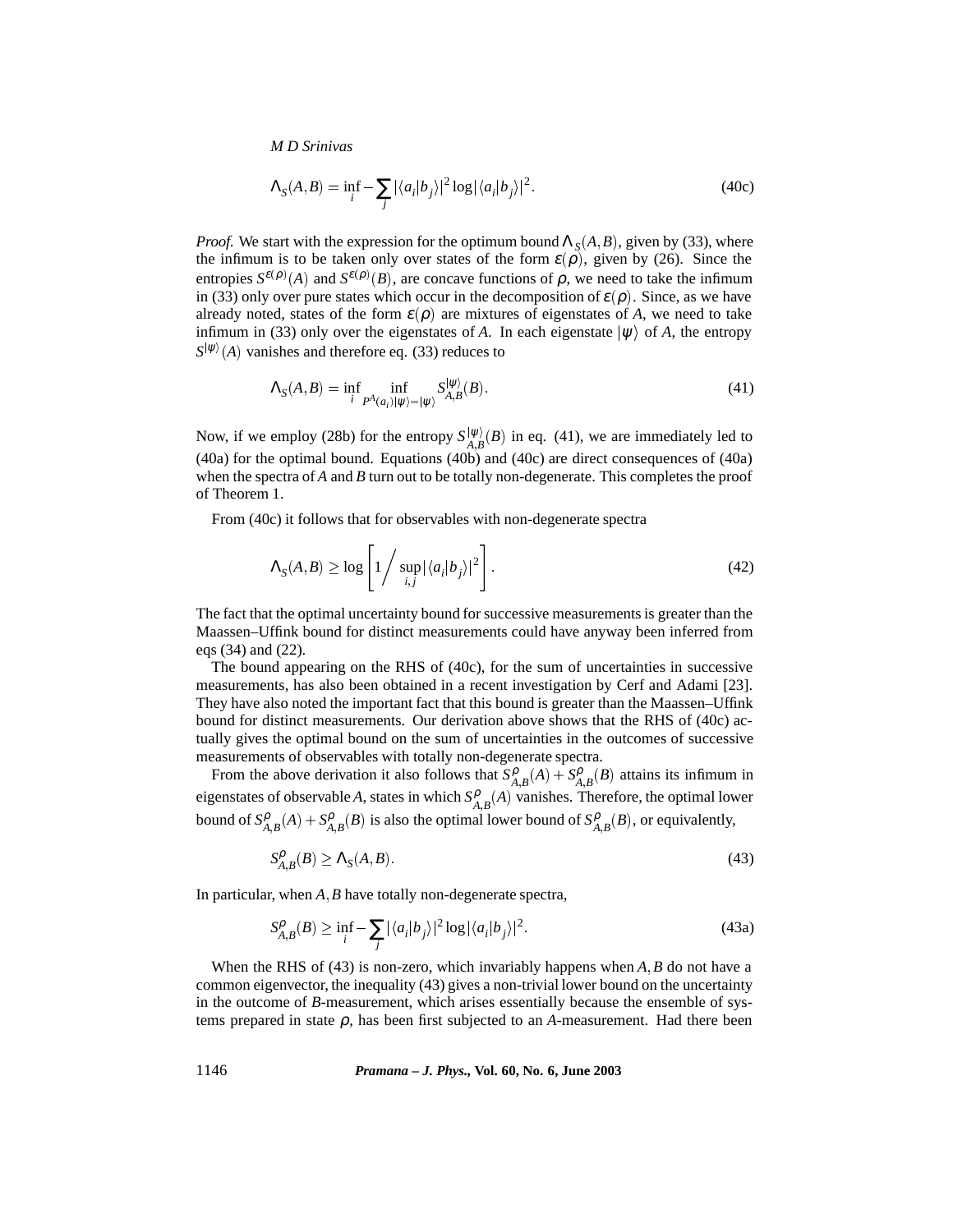no such intervening measurement on the ensemble, then the uncertainty  $S^{\rho}(B)$  in the outcome of *B*-measurement can be made arbitrarily small, in fact zero by choosing the initial state  $\rho$  to be a mixture of eigenstates of *B* that are associated with the same eigenvalue. Equation (43) shows that whenever  $A$ ,  $B$  do not have a joint eigenstate, the outcome of a  $B$ measurement which follows an *A*-measurement is always uncertain whatever be the initial state of the system, and the optimal lower bound on this uncertainty is again given by the RHS of (40a)–(40c).

Using the method outlined above, we can obtain optimal bounds on the sum of entropic uncertainties of any arbitrary sequence of measurements, provided we restrict ourselves to observables with purely discrete spectra. For instance, if *C* is another observable with spectral decomposition

$$
C = \sum_{k} c_k P^C(c_k),\tag{44}
$$

then the joint probability  $Pr^{\rho}_{A,B,C}(a_i, b_j, c_k)$ , that the outcomes  $a_i, b_j, c_k$ , are realised in a sequential measurement of  $\overrightarrow{A}$ ,  $\overrightarrow{B}$ ,  $\overrightarrow{C}$ , is given by the Wigner formula:

$$
Pr_{A,B,C}^{P}(a_i, b_j, c_k) = Tr[P^C(c_k)P^B(b_j)P^A(a_i)P^A(a_i)P^B(b_j)P^C(c_k)].
$$
 (45)

From (45), we obtain the joint entropy

$$
S_{A,B,C}^{\rho}(A,B,C) = -\sum_{i,j,k} \Pr_{A,B,C}^{\rho}(a_i, b_j, c_k) \log \Pr_{A,B,C}^{\rho}(a_i, b_j, c_k).
$$
 (46)

The uncertainty in the outcomes of the *C*-measurement, in a sequential measurement of  $A, B, C$ , is given by

$$
S_{A,B,C}^{\rho}(C) = -\sum_{k} \Pr_{A,B,C}^{\rho}(c_k) \log \Pr_{A,B,C}^{\rho}(c_k).
$$
 (47)

Using the standard properties of spectral projectors of *A* and *B*, we can show that

$$
S_{A,B,C}^{\rho}(C) = S^{\Gamma\epsilon(\rho)}(C),\tag{48}
$$

where,  $\varepsilon$  is given by eq. (26) and  $\Gamma$  is given by

$$
\Gamma(\rho) = \sum_{j} P^{B}(b_{j}) \rho P^{B}(b_{j})
$$
\n(49)

From the fact that the probability distributions of the observables *A*; *B*; *C*, are marginals of the joint probability  $Pr^{\rho}_{A,B,C}(a_i, b_j, c_k)$  given by (45), we can deduce the sub-additivity and the strong sub-additivity properties

$$
S_{A,B,C}^{\rho}(A) + S_{A,B,C}^{\rho}(B) + S_{A,B,C}^{\rho}(C) \ge S_{A,B,C}^{\rho}(A,B,C),
$$
\n(50)

$$
S_{A,B,C}^{\rho}(A,B) + S_{A,B,C}^{\rho}(B,C) \ge S_{A,B,C}^{\rho}(A,B,C) + S_{A,B,C}^{\rho}(B),
$$
\n(51)

in the same manner as in classical information theory.

*Pramana – J. Phys.,* **Vol. 60, No. 6, June 2003** 1147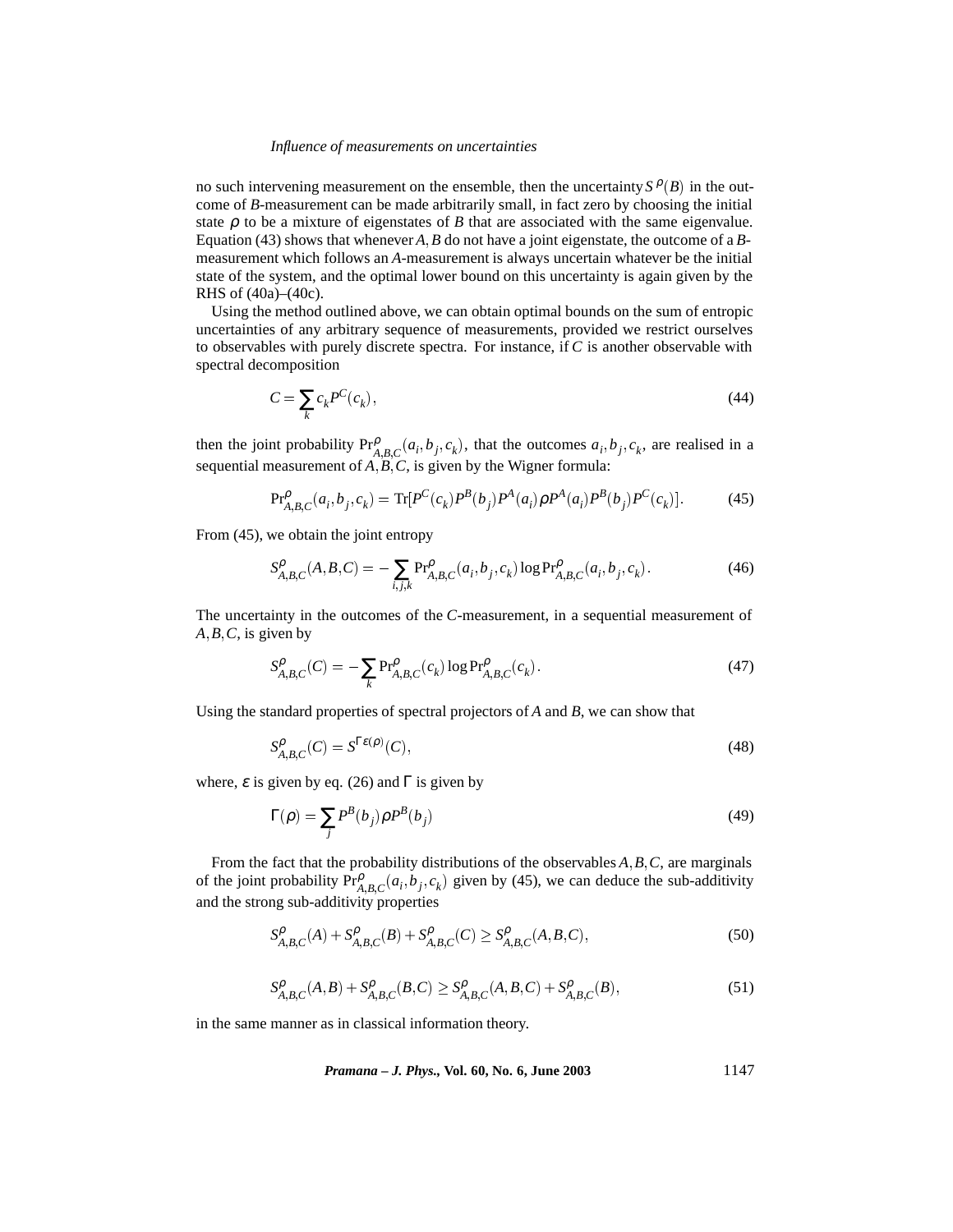The optimal entropic uncertainty relation for the successive measurement of three observables  $A, B, C$ , is given by

$$
S_{A,B,C}^{\rho}(A) + S_{A,B,C}^{\rho}(B) + S_{A,B,C}^{\rho}(C) \ge \Lambda_S(A,B,C),
$$
\n(52)

where

$$
\Lambda_{S}(A,B,C) = \inf_{\rho} [S_{A,B,C}^{\rho}(A) + S_{A,B,C}^{\rho}(B) + S_{A,B,C}^{\rho}(C)].
$$
\n(53)

From (30a), (30b) and (48), we obtain

$$
\Lambda_S(A, B, C) = \inf_{\varepsilon(\rho)} \left[ S^{\varepsilon(\rho)}(A) + S^{\varepsilon(\rho)}(B) + S^{\Gamma\varepsilon(\rho)}(C) \right].
$$
\n(54)

Again, in the RHS of eq. (54), we need to take infimum only over states of the form  $\varepsilon(\rho)$ , and following the line of argument in the proof of Theorem 1, we can easily establish the following Theorem 2, where for the sake of simplicity we give only the result for observables with totally non-degenerate spectra.

**Theorem 2.** *The optimal bound*  $\Lambda_{\mathcal{S}}(A, B, C)$  *on the sum of entropic uncertainties of three observables A*; *B*; *C*; *with purely discrete and totally non-degenerate spectra* ; *which are sequentially measured on the same ensemble of systems* ; *is given by*

$$
\Lambda_{S}(A,B,C) = \inf_{i} - \sum_{j} |\langle a_{i}|b_{j}\rangle|^{2} \log |\langle a_{i}|b_{j}\rangle|^{2}
$$

$$
+ \inf_{i} - \sum_{k} \left\{ \sum_{j} [|\langle a_{i}|b_{j}\rangle|^{2} |\langle b_{j}|c_{k}\rangle|^{2}] \right\}
$$

$$
\times \log \left[ \sum_{j} |\langle a_{i}|b_{j}\rangle|^{2} |\langle b_{j}|c_{k}\rangle|^{2} \right] \right\}.
$$
(55)

There are two terms in the optimal bound equation (55). The first is nothing but the lower bound  $\Lambda_{\mathcal{S}}(A, B)$  that was derived earlier in eq. (40c), for the sequential measurement of the two observables,  $A, B$ ; it is also the optimal lower bound (43a) on the uncertainty in the outcomes of the *B*-measurement,  $S_{A,B}^{\rho}(B) = S_{A,B,C}^{\rho}(B)$  in a sequential measurement of *A*; *B*; *C*. The second term (55) can be easily shown to be the optimal bound on the uncertainty in the outcomes of *C*-measurement when a sequential measurement of  $A, B, C$ is carried out. In other words, we have

$$
S_{A,B,C}^{\rho}(C) \ge \inf_{i} - \sum_{k} \left\{ \sum_{j} [|\langle a_{i} | b_{j} \rangle|^{2} |\langle b_{j} | c_{k} \rangle|^{2}] \right\}
$$

$$
\times \log \left[ \sum_{j} |\langle a_{i} | b_{j} \rangle|^{2} |\langle b_{j} | c_{k} \rangle|^{2} \right] \right\}.
$$
(56)

Since the matrix,  $U_{jk} = |\langle b_j | c_k \rangle|^2$ , is a doubly stochastic matrix, it follows [9] that the lower bound on  $S_{A,B,C}^{\rho}(C)$  given by the RHS of (56) is greater than or equal to the lower bound on  $S_{A,B}^{\rho}(B)$  given by the RHS of (43a). The above results (55), (56) can easily be extended to arbitrary sequence of measurements of observables with purely discrete and totally non-degenerate spectra.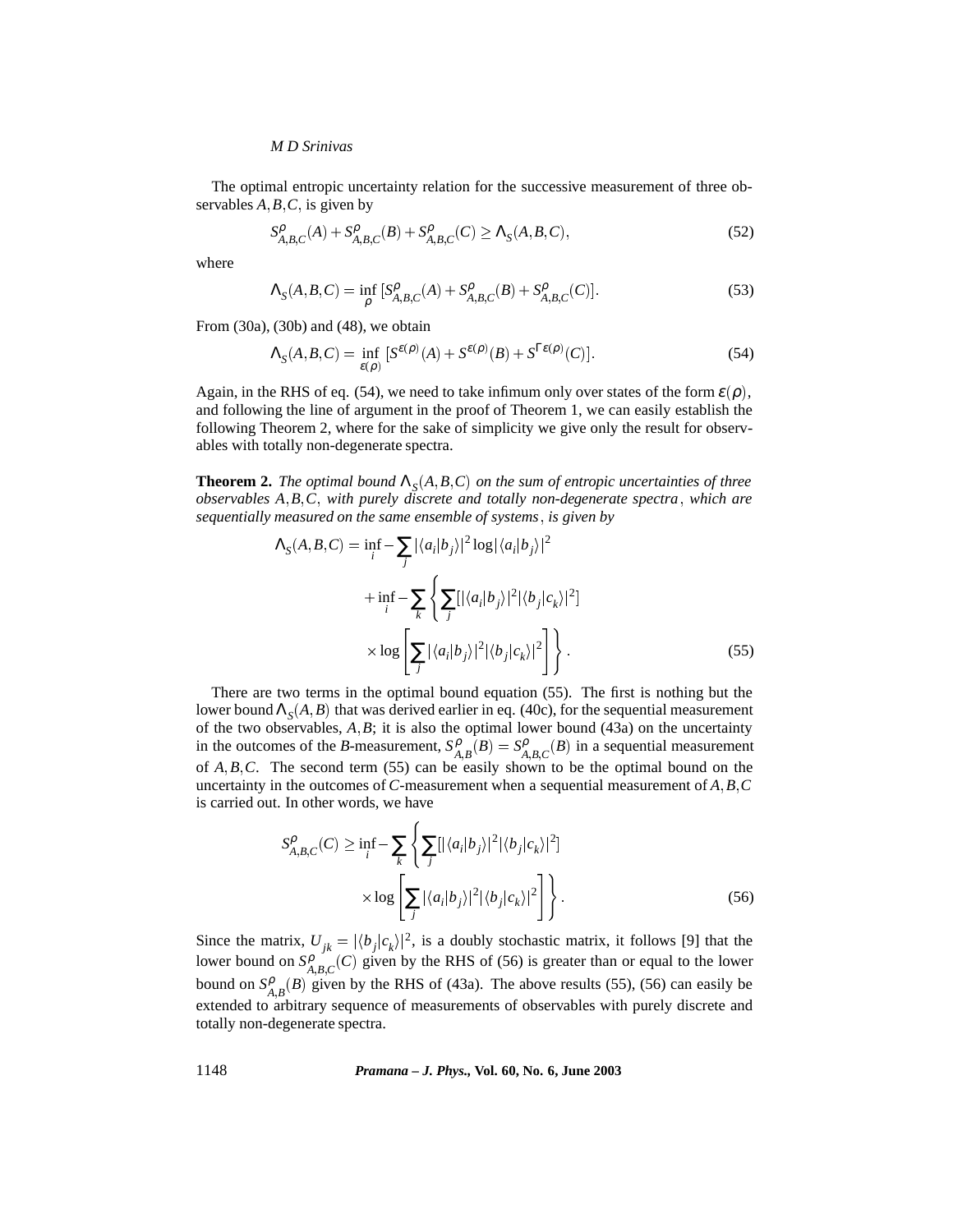#### **4. Optimal uncertainty relations in two-dimensional Hilbert space**

We have seen eq. (34) that the optimal bound  $\Lambda_{S}(A,B)$  on the sum of uncertainties of observables *A*; *B*, when they are measured sequentially on the same ensemble of systems, is greater than or equal to the optimal bound  $\Lambda_D(A, B)$  when they are measured on distinct but identically prepared ensemble of systems. However, the question still remains as to whether  $\Lambda_S(A, B)$  is strictly greater than  $\Lambda_D(A, B)$  for at least some pair of observables *A*; *B*. In order to decide this issue we need to consider a situation for which the optimal bound  $\Lambda_{\text{D}}(A, B)$  has been determined for a large enough class of observables.

Recently Sanchez-Ruiz [20] has shown that the uncertainty bounds derived sometime ago by Garrett and Gull [19] for observables in a two-dimensional Hilbert space are in fact optimal. We shall utilise this bound to show that  $\Lambda_S(A, B)$  is indeed strictly greater than  $\Lambda_{\text{D}}(A, B)$  for a large class of observables.

Let *A*, *B* refer to the components of spin, for a spin- $\frac{1}{2}$  system, along the directions  $\mathbf{n}_1, \mathbf{n}_2$ , i.e.  $A = \sigma \cdot \mathbf{n}_1$  and  $B = \sigma \cdot \mathbf{n}_2$ . If  $\mathbf{n}_1 \cdot \mathbf{n}_2 = \cos \theta$ , we have

$$
|\langle a_1|b_1\rangle|^2 = |\langle a_2|b_2\rangle|^2 = \cos^2\theta/2,
$$
\n(57a)

$$
|\langle a_1 | b_2 \rangle|^2 = |\langle a_2 | b_1 \rangle|^2 = \sin^2 \theta / 2. \tag{57b}
$$

The optimal bound on the sum of uncertainties of  $\sigma$  **n**<sub>1</sub> and  $\sigma$  **n**<sub>2</sub>, when they are sequentially measured on the same ensemble of systems, as given by eq. (40c), becomes

$$
\Lambda_S(\boldsymbol{\sigma} \cdot \mathbf{n_1}, \boldsymbol{\sigma} \cdot \mathbf{n_2}) = \Lambda_S(\boldsymbol{\theta}) = -\cos^2 \theta / 2 \log \cos^2 \theta / 2 - \sin^2 \theta / 2 \log \sin^2 \theta / 2,
$$
\n(58)

which is nothing but the entropic uncertainty of  $\sigma$  **n**<sub>2</sub> in the eigenstates of  $\sigma$  **n**<sub>1</sub>.

When  $\sigma \cdot n_1$  and  $\sigma \cdot n_2$  are measured on distinct but identically prepared ensembles of systems, the uncertainty bound (17) obtained by Deutsch becomes

$$
\Lambda_{\mathcal{D}}(\boldsymbol{\sigma} \cdot \mathbf{n}_{1}, \boldsymbol{\sigma} \cdot \mathbf{n}_{2}) \geq \Lambda_{\mathcal{D}1}(\boldsymbol{\theta}) = 2\log(2/[1 + \max\{|\cos\theta/2|, |\sin\theta/2|\}]).
$$
\n(59)

The stronger bound (22) obtained by Maassen and Uffink becomes

$$
\Lambda_{\mathcal{D}}(\boldsymbol{\sigma} \cdot \mathbf{n_1}, \boldsymbol{\sigma} \cdot \mathbf{n_2}) \ge \Lambda_{\mathcal{D}2}(\boldsymbol{\theta}) = 2\log(1/\max\{\cos^2 \theta/2, \sin^2 \theta/2\}).
$$
 (60)

Recently, Sanchez-Ruiz [20] has shown that the optimum bound on the sum of uncertainties of  $\sigma$  **n<sub>1</sub>** and  $\sigma$  **n**<sub>2</sub>, when they are measured on distinct but identically prepared ensembles of systems is given by the following:

$$
\Lambda_{\mathcal{D}}(\boldsymbol{\sigma} \cdot \mathbf{n}_{1}, \boldsymbol{\sigma} \cdot \mathbf{n}_{2}) = \Lambda_{\mathcal{D}}(\boldsymbol{\theta}) = -2\cos^{2}\theta/4 \log \cos^{2}\theta/4
$$

$$
-2\sin^{2}\theta/4 \log \sin^{2}\theta/4,
$$
(61)

when  $0 \le \theta \le \theta^*$ , where  $\theta^*$  is given by the transcendental equation

$$
\cos(\theta^*/2)\log[(1+\cos\theta^*/2)/(1-\cos\theta^*/2)] = 2,\tag{62}
$$

*Pramana – J. Phys.,* **Vol. 60, No. 6, June 2003** 1149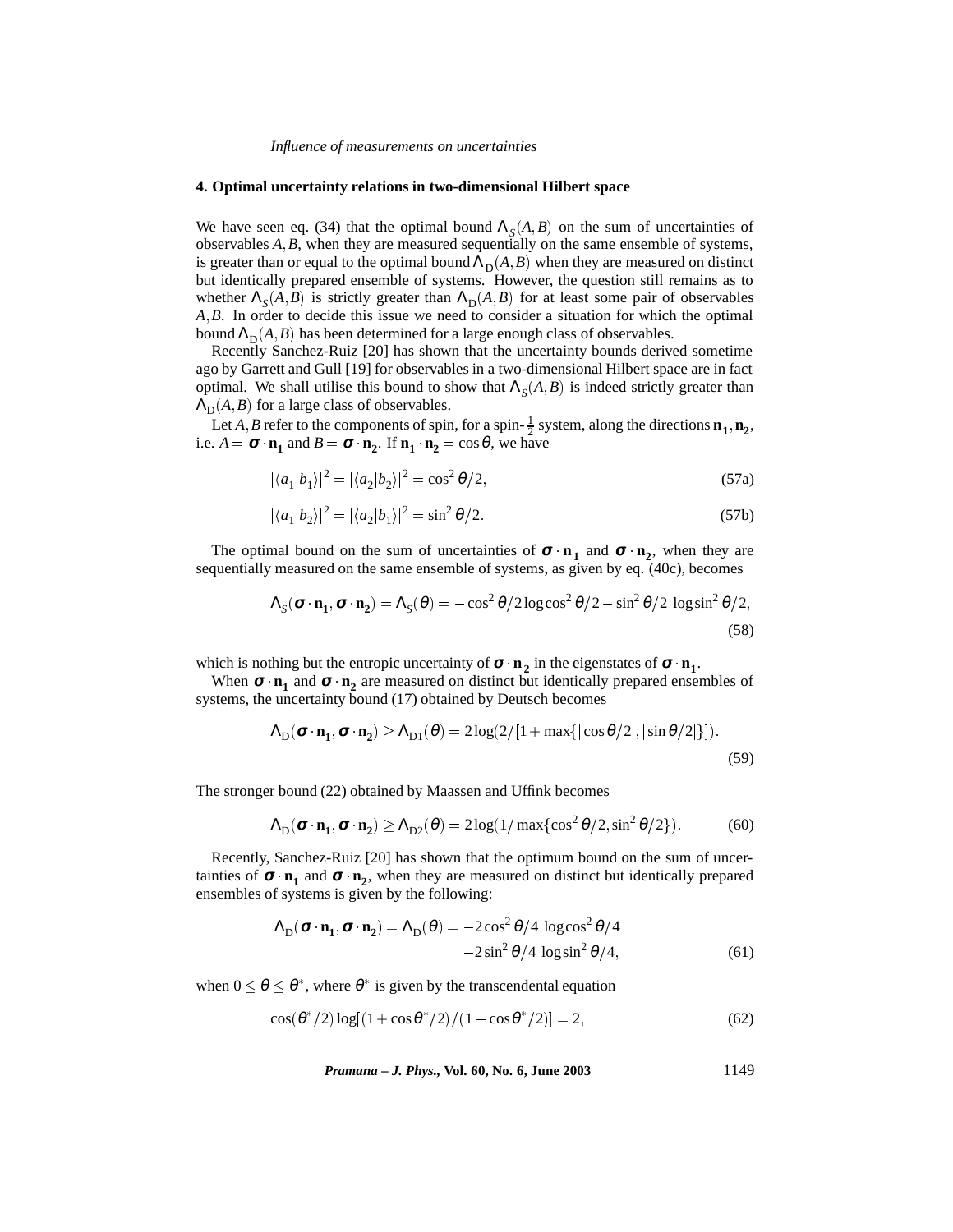| $\theta^{\circ}$ | $\Lambda_{\rm S}(\theta)$ | $\Lambda_{\rm D}(\theta)$ | $\Lambda_{D2}(\theta)$ | $\Lambda_{D1}(\theta)$ |
|------------------|---------------------------|---------------------------|------------------------|------------------------|
| $\theta$         | 0.000                     | 0.000                     | 0.000                  | 0.000                  |
| 10               | 0.045                     | 0.028                     | 0.008                  | 0.004                  |
| 20               | 0.135                     | 0.089                     | 0.031                  | 0.015                  |
| 30               | 0.246                     | 0.173                     | 0.069                  | 0.034                  |
| 40               | 0.361                     | 0.271                     | 0.124                  | 0.061                  |
| 50               | 0.469                     | 0.378                     | 0.197                  | 0.096                  |
| 60               | 0.562                     | 0.492                     | 0.288                  | 0.139                  |
| 70               | 0.633                     | 0.604                     | 0.399                  | 0.190                  |
| 80               | 0.678                     | 0.673                     | 0.533                  | 0.249                  |
| 90               | 0.693                     | 0.693                     | 0.693                  | 0.317                  |

**Table 1.** Numerical estimates of different uncertainty bounds.

Note: All logarithms are calculated to base *e*.

which implies  $\theta^* \approx 67^\circ$ . Equation (61) shows that the sum of uncertainties in  $\sigma \cdot \mathbf{n}_1$  and **σ n**<sub>2</sub>, takes on the infimum value in the eigenstates of  $\sigma \cdot (\mathbf{n}_1 + \mathbf{n}_2)$  when  $0 \le \theta \le \theta^*$ . When  $\pi - \theta^* \leq \theta \leq \pi$ , the optimum bound is

$$
\Lambda_{\mathbf{D}}(\boldsymbol{\sigma} \cdot \mathbf{n}_{1}, \boldsymbol{\sigma} \cdot \mathbf{n}_{2}) = \Lambda_{\mathbf{D}}(\theta) = -\cos^{2}(\pi/4 + \theta/4) \log \cos^{2}(\pi/4 + \theta/4)
$$

$$
-\sin^{2}(\pi/4 + \theta/4) \log \sin^{2}(\pi/4 + \theta/4)
$$

$$
-\cos^{2}(\pi/4 - \theta/4) \log \cos^{2}(\pi/4 - \theta/4)
$$

$$
-\sin^{2}(\pi/4 - \theta/4) \log \sin^{2}(\pi/4 - \theta/4). \tag{63}
$$

In this case, the optimum bound is attained in the eigenstates of  $\sigma$  ( $\mathbf{n_1} - \mathbf{n_2}$ ). When  $\theta^* \le \theta \le \pi - \theta^*$ , the optimal bound  $\Lambda_D(\theta)$  seems to have no analytical expression and has to be evaluated numerically.

Numerical values of  $\Lambda_{D1}(\theta)$  (the Deutsch bound),  $\Lambda_{D2}(\theta)$  (the Maassen–Uffink bound) and the optimum bound  $\Lambda_D(\theta)$ , for the case of distinct measurements, have been tabulated by Garrett and Gull [19]. In table 1, we give these values along with the numerical values of the optimum bound  $\Lambda_{\mathcal{S}}(\theta)$  for successive measurements given by eq. (58). These values are also plotted in figure 1.

From table 1, we see that

$$
\Lambda_{\mathcal{S}}(\theta) \ge \Lambda_{\mathcal{D}}(\theta) \ge \Lambda_{\mathcal{D}2}(\theta) \ge 2\Lambda_{\mathcal{D}1}(\theta),\tag{64}
$$

where, equality holds only when  $\theta = 0$ ,  $\pi/2$ . Hence, in a two-dimensional Hilbert space, the optimal bound  $\Lambda_S(\sigma \cdot \mathbf{n}_1, \sigma \cdot \mathbf{n}_2)$  for successive measurements of  $\sigma \cdot \mathbf{n}_1$  and  $\sigma \cdot \mathbf{n}_2$ , is strictly greater than the optimal bound  $\Lambda_D(\sigma \cdot \mathbf{n}_1, \sigma \cdot \mathbf{n}_2)$  when the observables  $\sigma \cdot \mathbf{n}_1$ ,  $\sigma \cdot \mathbf{n}_2$ are measured on distinct ensembles, except when  $n_1$ ,  $n_2$  are either parallel or perpendicular, i.e., when the observables  $\sigma \cdot \mathbf{n}_1$ ,  $\sigma \cdot \mathbf{n}_2$  either commute or are complementary.

# **5. Conclusion**

We have seen that there are actually two formulations of the uncertainty principle in quantum theory: one for the case of distinct measurements performed on two distinct but identically prepared ensembles of systems; and another for the case of successive measurements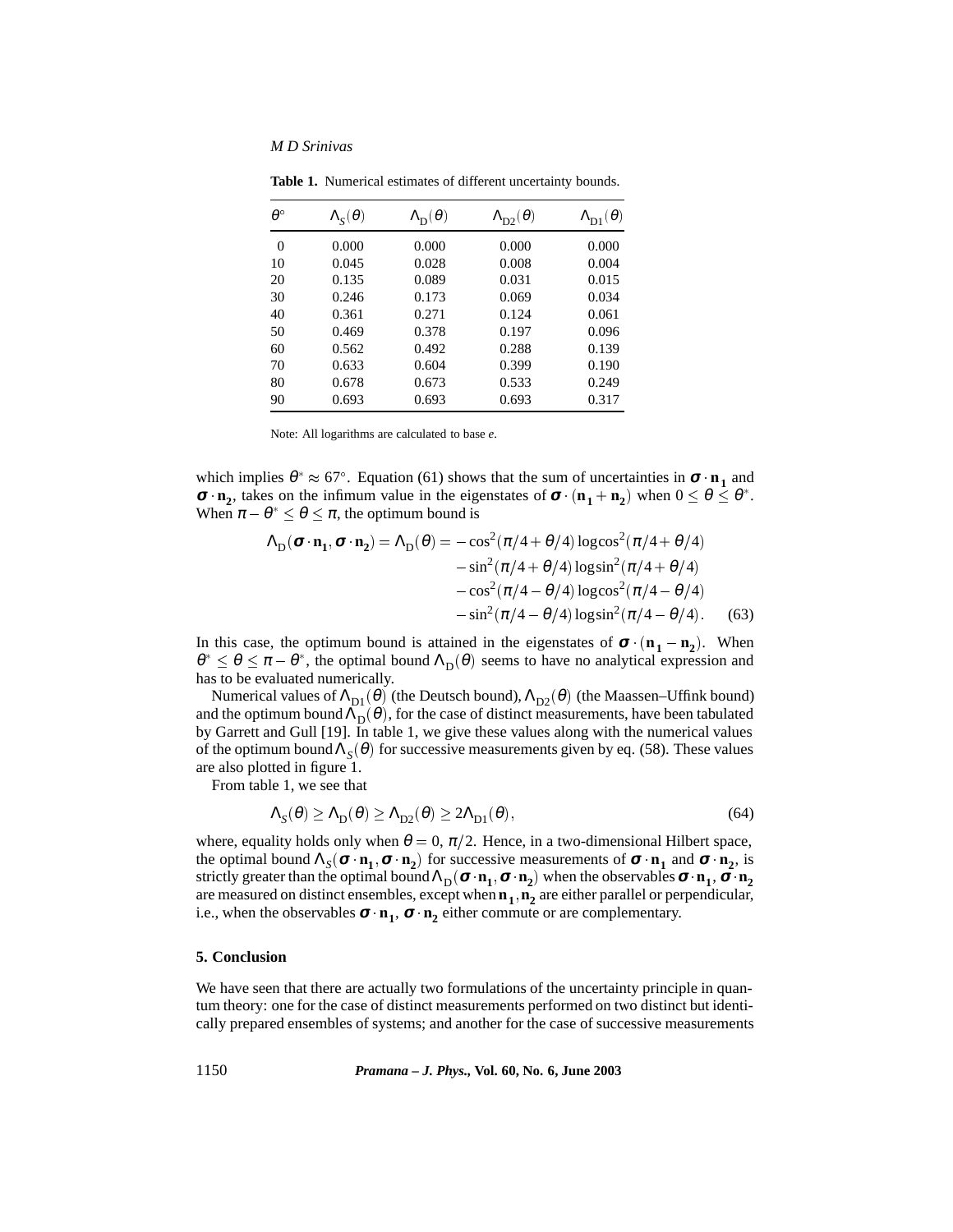

**Figure 1.** Numerical estimates of different uncertainty bounds.

performed on the same ensemble of systems. Consequently there are two classes of uncertainty relations, which correspond to these two different experimental situations.

The standard variance form of the uncertainty relation due to Robertson, or the entropic form uncertainty relations due to Everett and Deutsch and improved upon by later researchers, all deal with measurements performed on distinct but identically prepared ensembles of systems. It is now well-understood that these uncertainty relations essentially reflect the limitations imposed by quantum theory on the preparation of ensembles of systems in identical states. They do not in any way express the influence of measurement of one observable on the uncertainty in the outcome of another, contrary to what seems to have been envisaged by Heisenberg in his pioneering work on the uncertainty principle.

On the other hand, a different class of uncertainty relations can be formulated for the case when a set of observables is sequentially measured on the same ensemble of systems. These uncertainty relations clearly reveal the influence of measurement of one observable on the uncertainties in the outcomes of later measurements. The fact that the optimal lower bound on the sum of uncertainties of successive measurements turns out to be in general not less than and often strictly greater than the optimal bound on the corresponding sum of uncertainties for measurements performed on distinct ensembles of systems, shows that in quantum theory, measurements do have a profound influence on the uncertainties in the outcomes of all subsequent observations.

As regards, the particular physical situation discussed by Heisenberg in his pioneering paper, viz. the measurement of position followed by that of momentum or vice versa, this has remained outside the purview of the standard mathematical formulation of quantum theory because of the difficulties associated with the extension of the conventional collapse postulate for observables such as position and momentum, which have continuous spectra. Various investigations ([6], chapters 7,8) have, however, shown that any meaningful generalization of the collapse postulate would necessarily imply that the state of a system immediately after a precise measurement of position would be such that its momentum distribution is entirely concentrated at  $\pm \infty$ , and vice versa. This is perhaps the extent to which Heisenberg's intuitive understanding of the quantum uncertainty principle can be vindicated on the basis of the mathematical formalism of quantum mechanics.